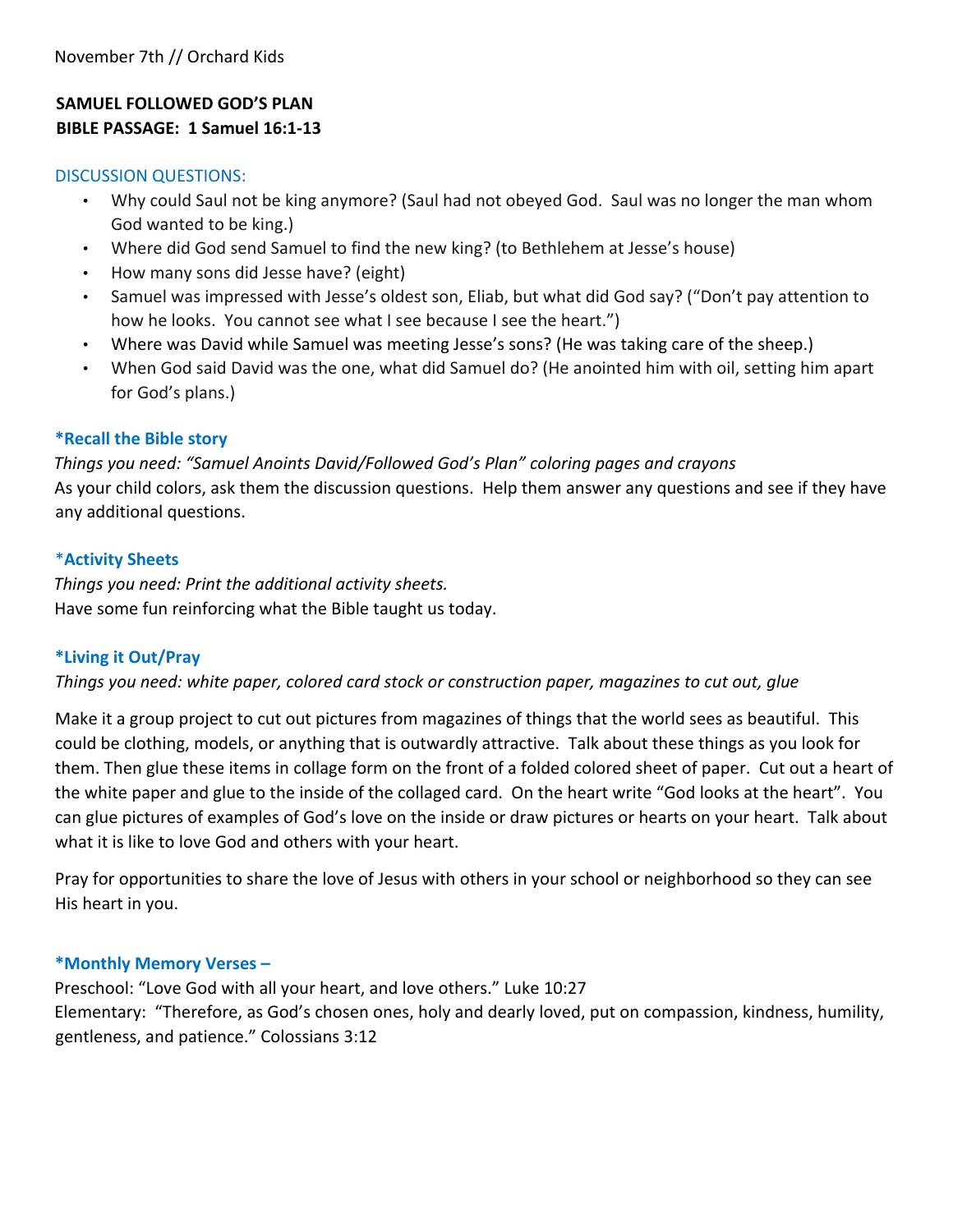

**Samuel Followed God's Plan** We will do all God says. Exodus 19:8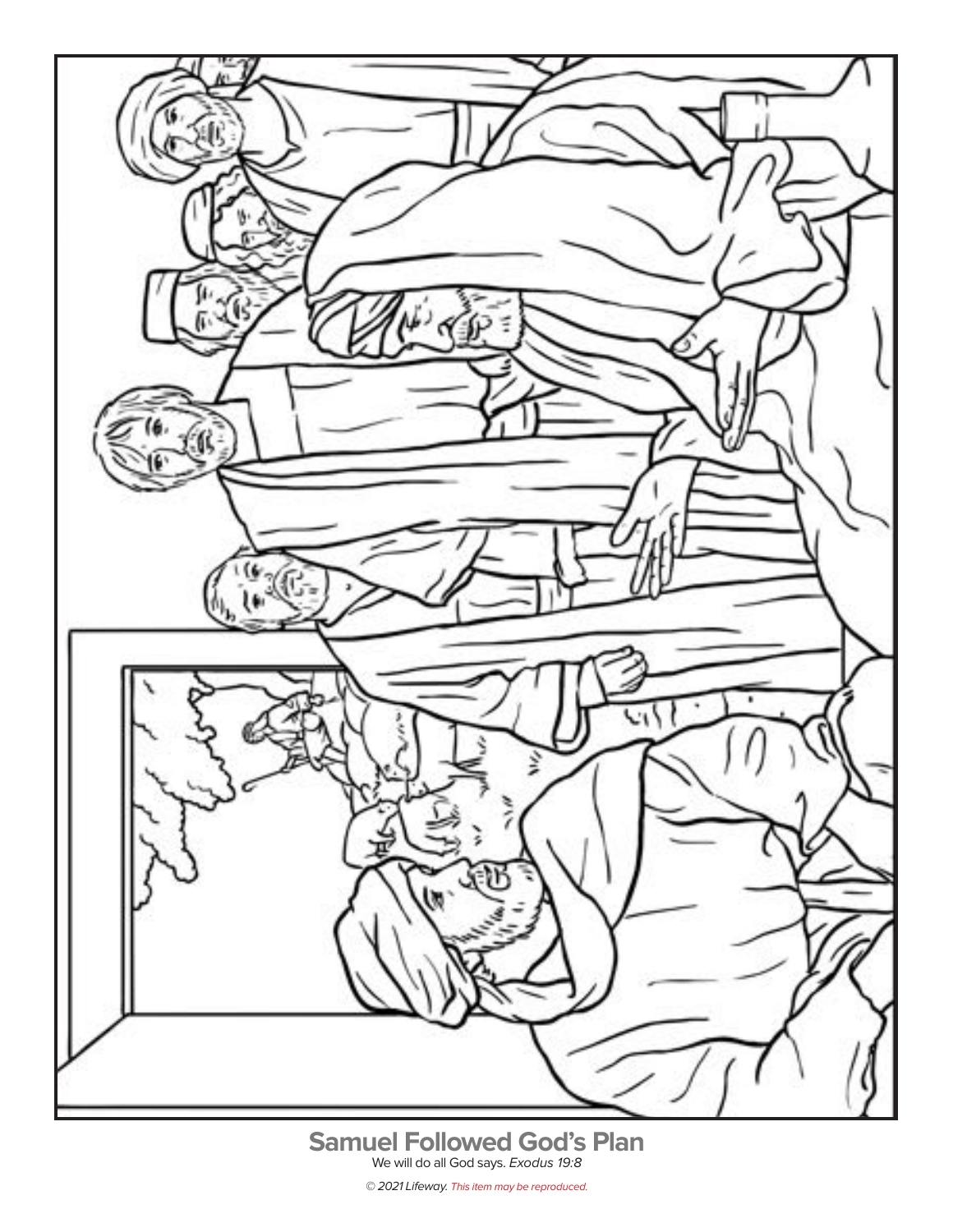## **God Chooses a King**

But the LORD said to Samuel, "Do not consider his appearance or his height, for I have rejected him. The LORD does not look at the things people look at. People look at the outward appearance, but the LORD looks at the heart." 1 Samuel 16:7

Based on 1 Samuel 16:1-13



|                               |             |       |    |  | W R E J E C T E D A D X M Z T |  |  |  |                               |  |
|-------------------------------|-------------|-------|----|--|-------------------------------|--|--|--|-------------------------------|--|
| B Z Q C U L T E B J N L B A H |             |       |    |  |                               |  |  |  |                               |  |
|                               | J C A       |       | L. |  | A G D M I B A O O Z H         |  |  |  |                               |  |
|                               |             |       |    |  | X E U S N Q C H O S E N I R L |  |  |  |                               |  |
|                               |             |       |    |  |                               |  |  |  | PAAISHEARTJSSND               |  |
|                               |             | S L K |    |  |                               |  |  |  | P V H C Q Q S Q T S Q T       |  |
|                               |             |       |    |  | F N D S P K E C W I A H I T I |  |  |  |                               |  |
|                               | $S$ $C$ $O$ |       |    |  | A Q E Q P S P H M U O O       |  |  |  |                               |  |
|                               |             | Y M T | C  |  | KOALHMJDUIE                   |  |  |  |                               |  |
|                               | LRS         |       | R  |  | I J L R U E L F P E Q         |  |  |  |                               |  |
|                               |             |       |    |  |                               |  |  |  | O D C I S E I T A A R U U E L |  |
|                               |             | ORVF  |    |  |                               |  |  |  | R S B Y O N H D X H M         |  |
|                               |             |       |    |  | WGFIASWOZXCKGGI               |  |  |  |                               |  |
|                               |             |       |    |  | P M G C E E P K O U T E Z Y K |  |  |  |                               |  |
|                               | R A T       |       |    |  | ELRHAMDAVIDQ                  |  |  |  |                               |  |

|          | APPEARANCE SAMUEL | CHOSEN           | HEART         | PEACE |
|----------|-------------------|------------------|---------------|-------|
| REJECTED | DAVID             | SHEPHERD         | <b>ANOINT</b> | LORD  |
| SAUL     | <b>ISRAEL</b>     | <b>SACRIFICE</b> | KING          | JESSE |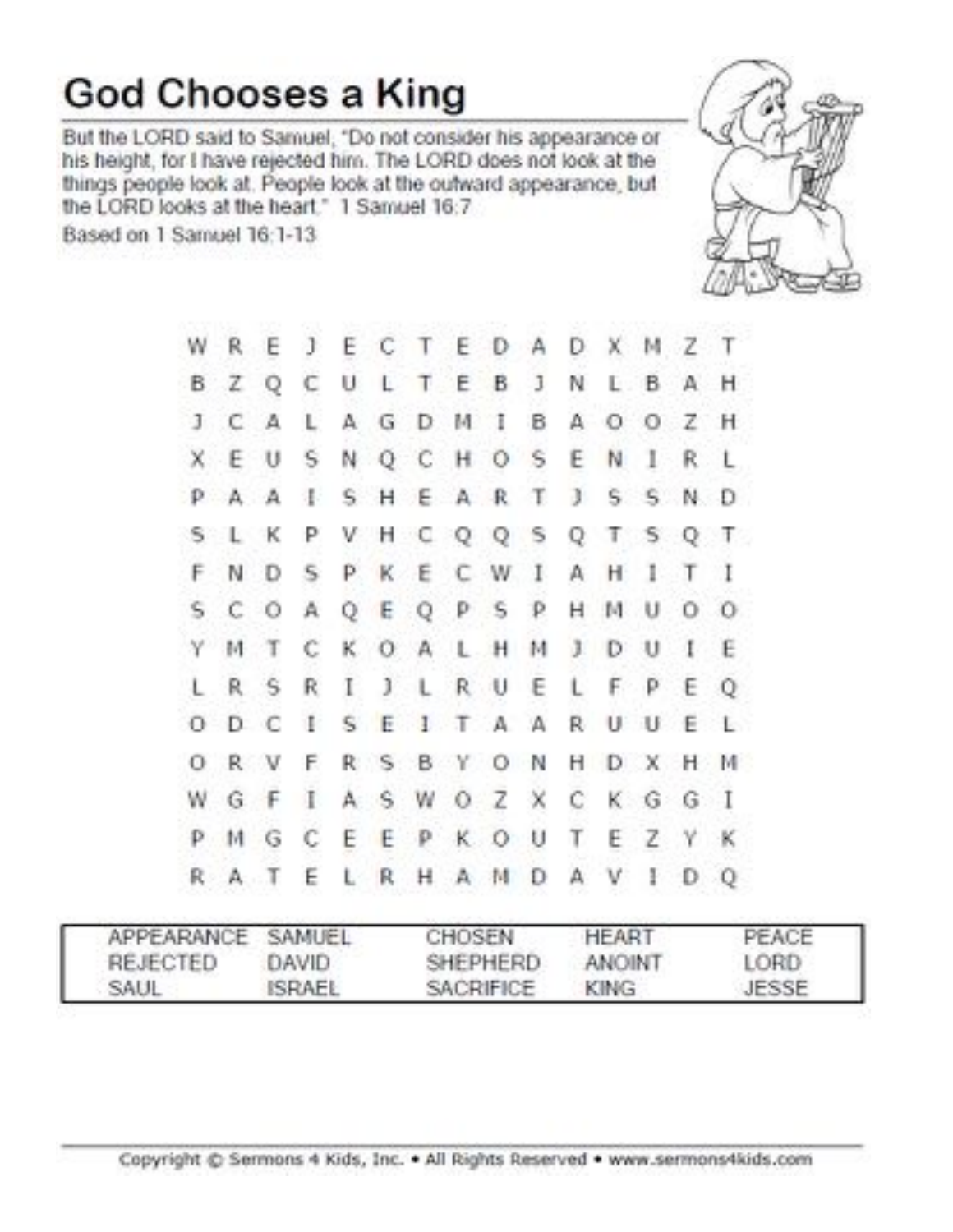# **God Chooses a King**

But the LORD said to Samuel, "Do not consider his appearance or his height, for I have rejected him. The LORD does not look at the things people look at. People look at the outward appearance, but the LORD looks at the heart." 1 Samuel 16:7

Based on 1 Samuel 16:1-13



### **ACROSS**

- 2. To make someone holy by pouring oil on their head
- 4. Distance from the top to the bottom of something; how tall someone is
- 6. The one that God chose to replace Saul as king
- 8. The way people seem to be, rather than how they are inside

### **DOWN**

- 1. Strength, energy, or force
- 3. The Prophet that God instructed to go Jesse's house in search of the new king
- 5. The center of a person's emotions or the organ that pumps blood through the body
- 7. A man who rules a country

| APPEARANCE | <b>ANOINT</b> | POWER         | <b>HEART</b> |
|------------|---------------|---------------|--------------|
| SAMUEL     | KING          | <b>HEIGHT</b> | DAVID        |

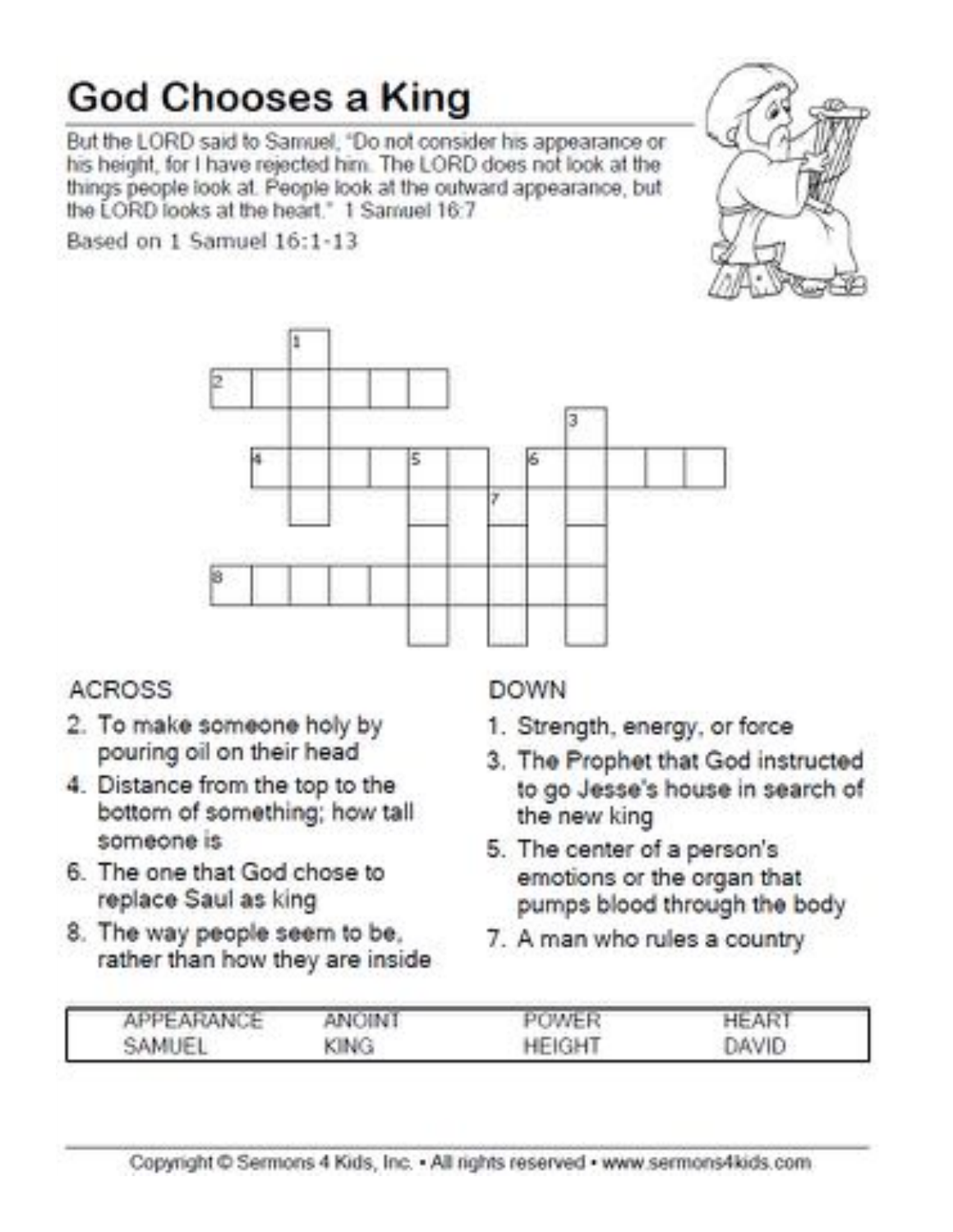## **God Chooses a King**

But the LORD said to Samuel, "Do not consider his appearance or his height, for I have rejected him. The LORD does not look at the things people look at. People look at the outward appearance, but the LORD looks at the heart." 1 Samuel 16:7

Each number represents a letter of the alphabet. Substitute the correct letter for the numbers to reveal the coded words.



|  |  |  |  |  |  |  | OWATIREOENMLCGPA                                                                                                                  |
|--|--|--|--|--|--|--|-----------------------------------------------------------------------------------------------------------------------------------|
|  |  |  |  |  |  |  | 1 2 3 4 5 6 7 8 9 10 11 12 13 14 15 16                                                                                            |
|  |  |  |  |  |  |  | $Z \big  N \big  V \big  J \big  D \big  S \big  U \big  B \big  H \big  F \big  Q \big  X \big  U \big  Y \big  K \big  1 \big $ |
|  |  |  |  |  |  |  | 17 18 19 20 21 22 23 24 25 26 27 28 29 30 31 32                                                                                   |

 $1.22 - 3 - 11 - 23 - 7 - 12$  $2.20 - 7 - 22 - 22 - 7$  $3. 21-3-19-32-21$  $4.25-7-3-6-4$ 5. 22-25-7-15-25-7-6-21  $6.3-10-8-32-10-4$ 7. 31-32-10-14 8. 32-22-6-3-7-12

| ISRAEL | KING         | ESS.     | <b>HEAR</b>   |  |
|--------|--------------|----------|---------------|--|
| SAMUEL | <b>JAVID</b> | SHEPHERD | <b>ANOINT</b> |  |